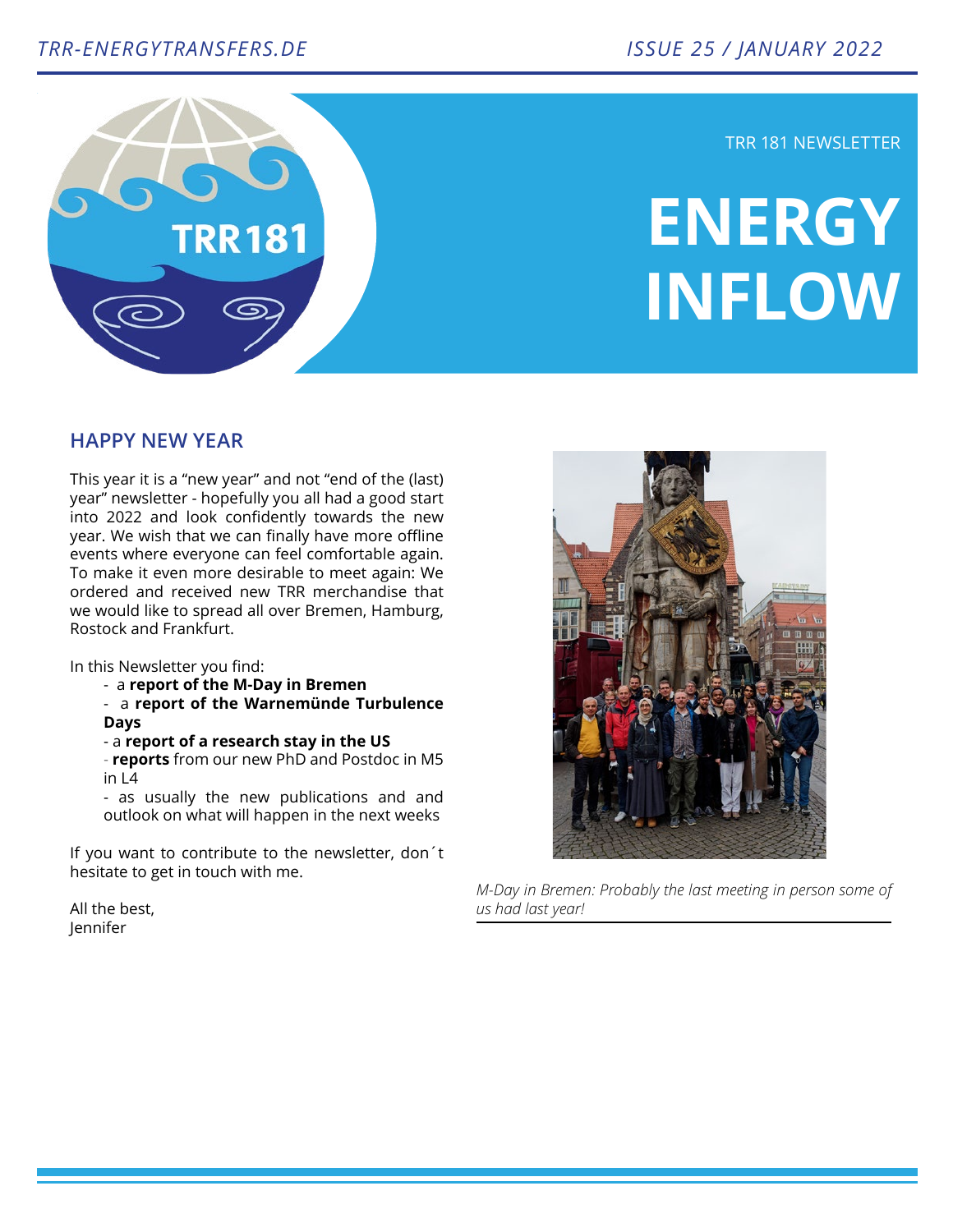# **REPORT - M-DAY IN BREMEN: IT´S ALL ABOUT MATHEMATICS!**

## *Text by Rüdiger Brecht, Postdoc in M2*

*The M-Day took place on Monday, November 15th, 2021. On that day we met to exchange ideas on new mathematical concepts and new numerical methods. The low Corona Warnstufe in Bremen made it possible to meet in person and experience a normal conference-like retreat.* 

The M-Day started with a presentation from the subgroups M1, M2, M3, M5 and M7, where the Ph.Ds., Postdocs and PIs gave an overview of the ongoing research projects in Area M. Especially for the newcomers, this was a great opportunity to obtain an overview of the ongoing research projects.

The core part of the M-Day was that members of the M projects get to know each other. Furthermore,



to have in-person meetings with all the members of one each sub project, since not all members are at the same city or institution.

The presentations were followed by two talks given by Camilla Nobili and Florian Noethen, where we learned

> about the Batchelor scale and Lyapunov exponents.

> After all these presentations we had a Q&A session, where questions from the earlier talks and presentations could be asked. Moreover, this gave a great opportunity to discuss more general research related problems concerning all M-Projects.

Finally, we ended the retreat with a forward-looking discussion: M-projects and TRR "From theory to practice".

# **REPORT - 10. WARNEMÜNDE TURBULENCE DAYS (WTD)**

## *Text by Lars Umlauf, Project leader in L4 (psssst: And Secret Santa)*

*From December 6-9, 2021 the Warnemünde Turbulence Days took place as an International Virtual Conference, partly funded by the TRR 181.*

It was meant to be a small anniversary: From December 6 to 9, 2021, turbulence experts from all over the

world were to meet on the tiny island of Vilm near Rügen to discuss their favorite topic in a relaxed atmosphere on the occasion of the 10th Warnemünde Turbulence Days (WTD). The WTD, which has been held every two years since 2003, had become one of the most important international workshops for turbulence and mixing in the ocean over the last two decades. This was to be celebrated together with the more than 60 registered participants from all over the world in the great meeting rooms of the International Conservation Academy on the island of Vilm. Unfortunately, the steeply increasing corona numbers at the beginning of December put a spanner in the works. The workshop, this time focusing on "Interfaces and

Turbulent Boundary Layers," had to be switched to an online-only format at the last minute, which presented some challenges, especially in program planning, with speakers and audiences spread across 16 time zones. To give participants at least a hint of a workshop and island feel, a virtual island was set up especially for people to meet for informal conversation during workshop breaks. In any case, the switch to a



virtual format did little to dampen the enthusiasm of the participants. The discussions remained exciting and engaging right to the end and the number of participants stable. And at the very end, everyone was even rewarded by the appearance of Santa Claus (see photo)!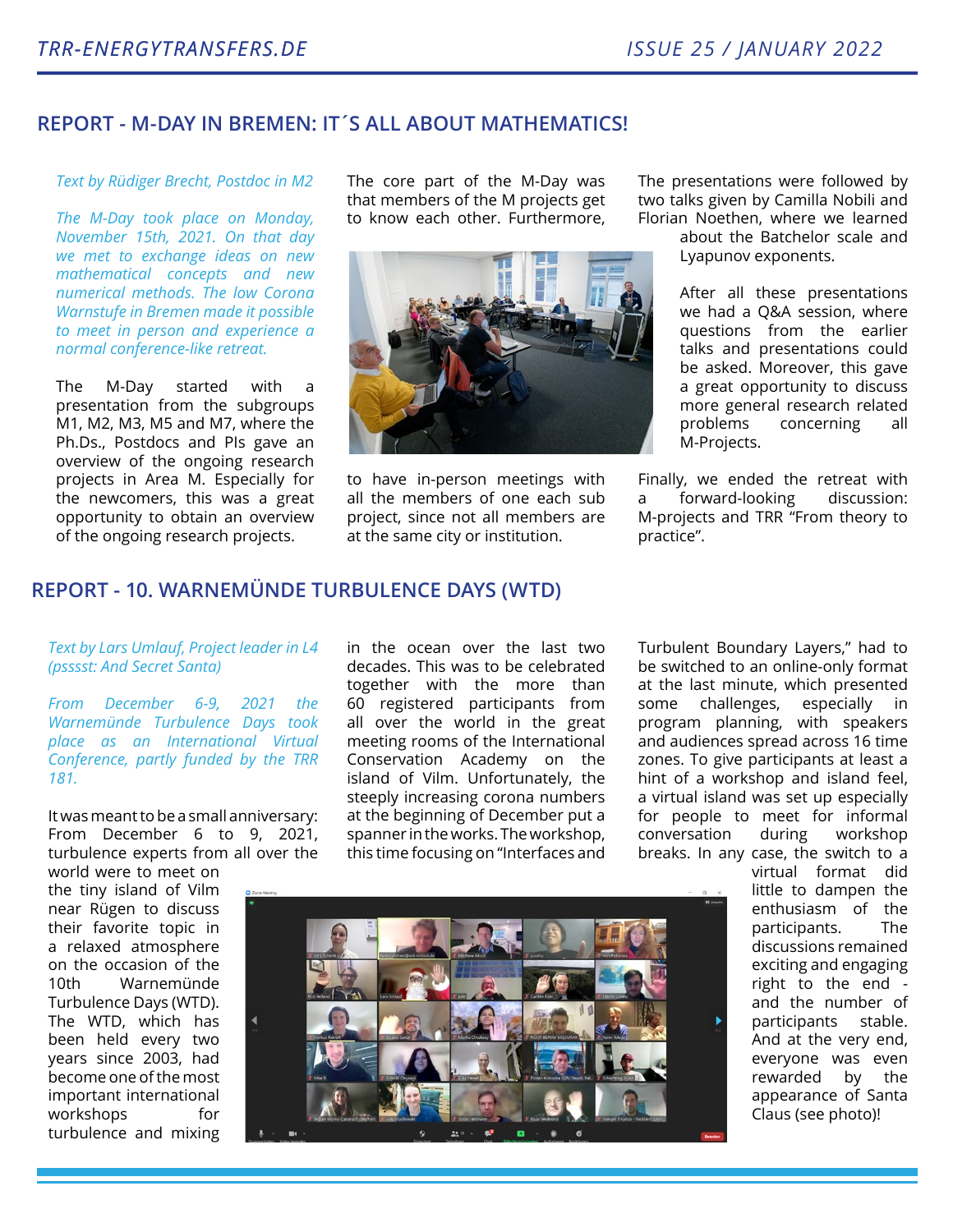# **A MEMORY OF PRE-PANDEMIC TIMES AND A GLIMPSE AT THE HOPEFULLY SOON-TO-BE FUTURE: MY VISIT AT MIT AND THE AGU FALL MEETING 2021**

*Text by Georg Sebastian Voelker, Postdoc in W1, S2*

Having been in the home office for a long time during the last two years I am sure everyone wonders: Remember how things were before the virus hit? And how things will be afterwards? I was asking myself the very same questions while having a travel grant available I had won mid 2020 from the DFG research unit MS-GWaves which was still sitting in the accounts waiting to be used. My visit had been planned for a long time but had also been delayed by the pandemic. So when the US started opening up to foreign visitors in late summer 2021 I decided to try to move forward with the plan we had been setting aside for so long. And despite the restrictions and insecurities linked to long distance travel I should very soon be rewarded. On November 8 I boarded an airplane to Cambridge, Massachusetts to visit the long research partner of out group, Prof. Triantaphyllos Akylas at the Massachusetts Institute of Technology.

Our former and ongoing research project with T. R. Akylas is concerned with the background-modulated wave-wave interaction of internal gravity waves. In a previous manuscript we had been able to show that wave modulation by a sheared mean flow can significantly inhibit the energy exchange through a near-resonant triadic interaction. However, the assumptions of Boussinesg dynamics and constant stratification limited the applicability of the findings to the atmospheric context. We thus took on the task to extend the theory to semi-incompressible dynamics with both a variable stratification and sheared mean winds. Having derived the theory beforehand we used the 5 weeks together



at MIT to explore the combined effects of the modulation by the wind and the stratification on the wave interaction. Interestingly the two modulation mechanisms can counteract each other opening up the possibility of strong interactions in regions with both changing stratification and strong shear. As the tropopause region typically exhibits these features it is of particular interest to be studied. A manuscript is now in preparation and planned to be submitted later this year.

Having already traveled to the US another possibility opened for me: the in-person attendance of the fall meeting of the American Geophysical Union in New Orleans. Traveling to conferences has always been one of my favorite parts of being a scientist. I am particular fond of getting to know places and people, exchanging ideas about our research, networking among peers and like-minded people and making friends throughout the world. The idea of attending a conference on site for the first time in two years was therefore especially tempting for me. Even though it came with the huge insecurity of sharing the venue with another 10,000 people during a pandemic the stringent health policies helped keeping the

participants safe and the number of infections low.

With two successful talks, one on my research at the CRC181 and one on my science policy activities, I am more than happy with the received exposure and appreciation of our work. Fostering existing connections

and forging new ones additionally rendered the conference experience as a very positive one. But maybe most importantly, I also realized what I had been missing out in the past months. Even though video conferences can account for the majority of the scientific collaboration it will not be able to replace the experience of and the human relationships associated to a person to person contact. Partnerships are build on these relationships and I am hoping that there will be a time soon where

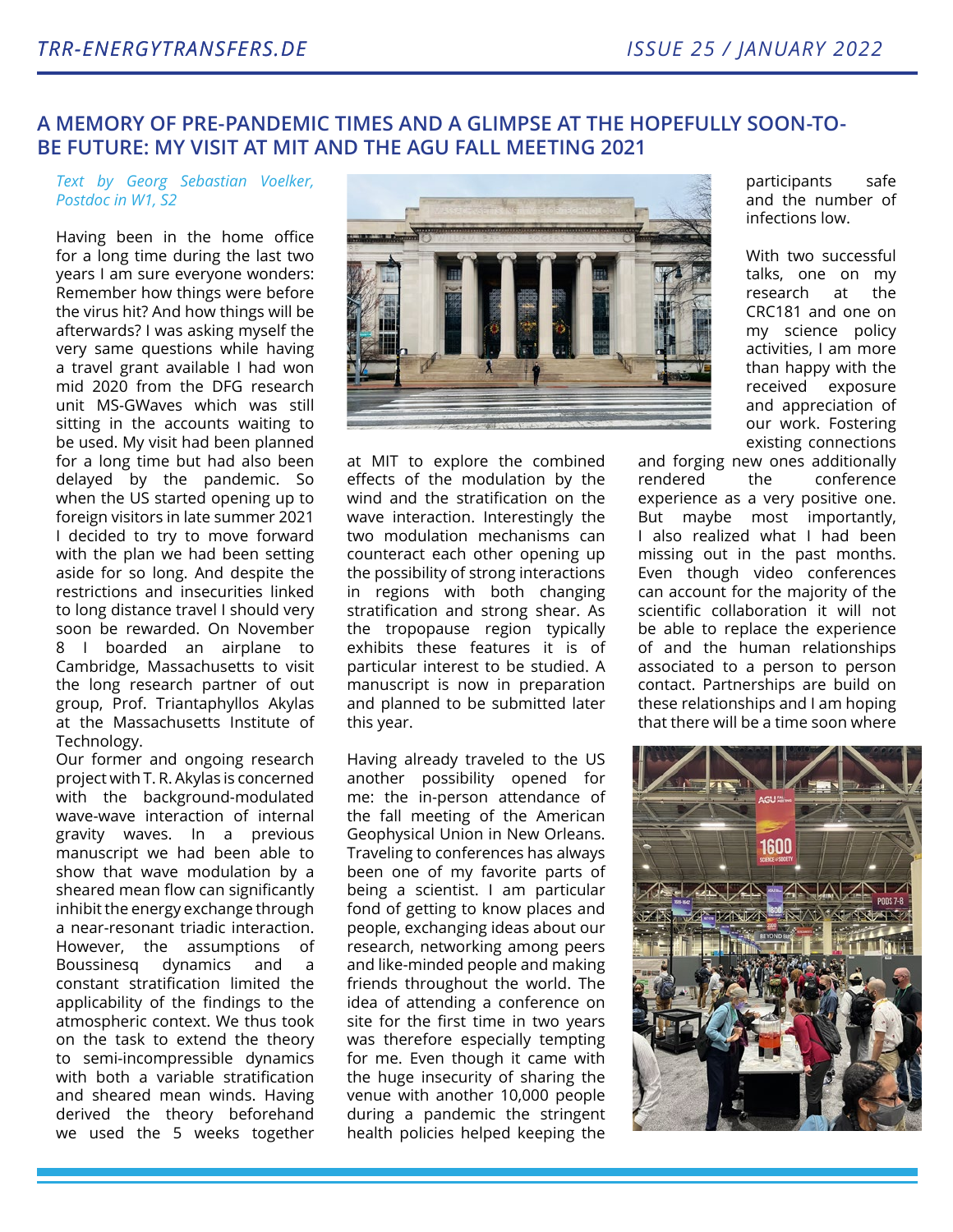we can find a way to get back together. Personally I feel motivated to move forward and make progress in ways that I had not expected when I boarded that airplane on November 8. I would therefore like to particularly thank the CRC181, the research group MS-GWaves, the Wilhelm-Heraeus Visiting Professorship program and not at last Prof. Ulrich Achatz and Prof. Triantaphyllos Akylas for enabling

this collaboration and the conference participation for me.

# **AN IN-DEPTH STUDY OF DIURNAL WARM LAYERS: QUANTIFICATION OF AIR-SEA INTERACTIONS**

## *by Mira Shevchenko, Postdoc, L4*

In July 2021 I joined the TRR 181 as a postdoctoral researcher in the project L4, "Energy-Consistent Ocean-Atmosphere Coupling". Within this project I am studying the



phenomenon of diurnal warm layers (DWLs) in the ocean. It describes the warming of the sea surface in certain areas during daytime (by up to 2K, though in particular cases also higher fluctuations have been observed) compared to the surrounding ocean that usually keeps an almost constant surface temperature.

From the point of view of air-sea interactions the appearance of DWLs is of particular interest, since such differential heating can promote a sea

breeze like convective movement and, as a result, serve as a cloud building mechanism. Moreover, as such warm spots appear due to solar radiation, one can also expect a feedback behaviour caused by an increase in the cloud cover.

The presence of DWLs as well as their influence on the cloud amount is well documented in the literature, at least in the qualitative sense. Moreover, this phenomenon has been confirmed in idealised simulation studies. However, most modern global coupled simulations do not capture this mechanism, since it requires a high vertical resolution of the sea levels in order to correctly represent the heat transport (involving only about 20m in the vertical), but also a high horizontal resolution in the atmosphere that would permit to directly resolve convection. My work in the project consists in implementing a simulation that would incorporate both these features. This has been made possible thanks to recent model development advances for the ICON models at the Max Planck Institute for Meteorology. A subsequent analysis of the output will improve the understanding of the phenomenon itself, in particular permitting to quantify the feedback mechanisms, but it will also clarify how significant of an influence the correct representation of DWLs has on the

global cloud amount, and, as a consequence, on the climate described by the simulation. Such results would, moreover, enable a parametrisation of this phenomenon such that it can be included in lower resolution models in order to improve their performance.

Within the project L4 I work under supervision of Cathy Hohenegger at the MPI for Meteorology and collaborate mainly with Nils Brüggemann, Lars Umlauf and Mira Schmitt who already implemented a set of thin layer ocean simulations and contributed significantly to my understanding of the mechanisms involved.

Prior to joining the TRR 181 I spent several years doing research in Probability Theory. After obtaining my Master's degree at the HU Berlin I went on to complete my PhD at the TU Dortmund with a research stay at the University of Lille. During my doctorate I studied stochastic (partial) differential equations driven by random processes or fields with long memory, i.e. such that the increment correlation decays only slowly over time. An example is the fractional Brownian motion. Using techniques from the Malliavin-Stein toolkit (providing a definition for multiple stochastic integrals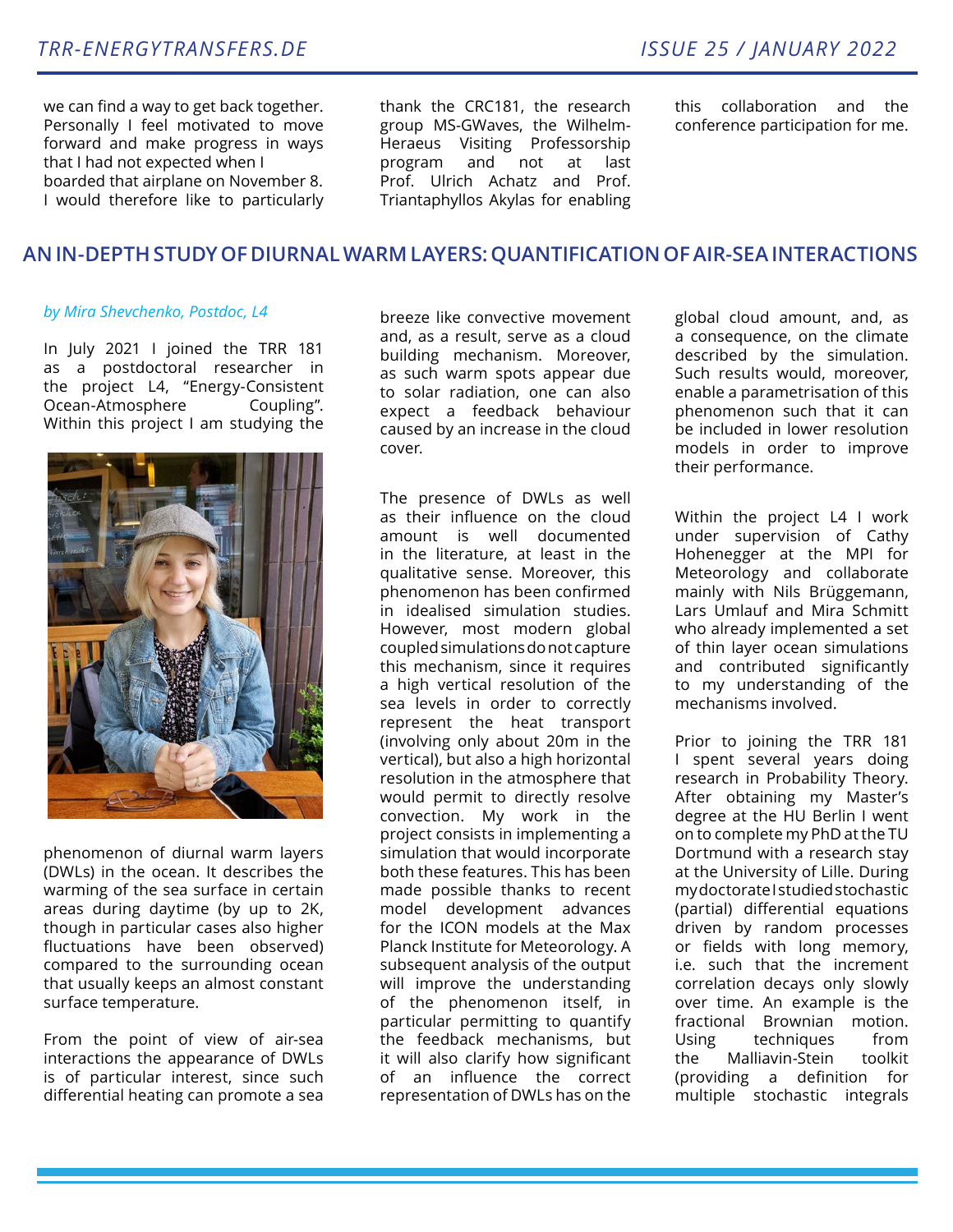with respect to Gaussian processes and many limiting results for those) I proved in several collaborations limit theorems for certain functionals of the solutions of such equations. From the practical point of view, this enabled me to derive results in mathematical statistics and provide estimators for different quantities in such equations as well as show their asymptotic properties.

After defending my dissertation I stayed at the TU Dortmund as a postdoctoral researcher. During this time I studied (in another collaboration) random fields on a sphere. Such objects are used in cosmology to describe cosmic microwave background, but they can also be applied to analyse other random spherical observations such as, for instance, temperature defects.

I am fascinated by such theoretical results but also by their various fields of application. I hope to be able to use some of the models that I studied in order to assess

the impact of DWLs and/or to describe other phenomena in the atmosphere and ocean that would help advance the understanding and modelling of physical processes on different scales.

# **THE IMPACT OF SUBMEOSCALES ON THE AIR-SEA EXCHANGE**

#### *by Moritz Epke, PhD, L4*

#### Hello everyone,

my name is Moritz Epke and I am pleased to give you a small impression of my work at TRR. I am part of the subproject L4 "Energy consistent ocean atmosphere coupling", which investigates small scale and balanced processes and their impact on feedback mechanism between atmosphere and ocean. Before I go into more detail, maybe a few words about my background. I moved to Hamburg to study theoretical mechanical engineering at the Hamburg University of Technology. My interest in the physics of fluids grew and grew through my studies and drove me to focus on this topic and related numerical solution approaches. In my thesis I developed and implemented a lattice Boltzmann scheme to efficiently simulate non-isothermal flows, which I benchmarked on standard testcases like Rayleigh-Bénard convection in a cavity and which I used to simulate the internal cooling of a turbine blade by a turbulent flow.

While most engineering applications have setups with scales from less than a centimeter as in a pipe flow, or up to a few hundred meters as in a large ship, the ocean and the atmosphere have scales that are orders of magnitude higher. Even if we make use of clever approximation techniques to simplify the governing equations in order to reduce the computational effort, we can only carry out coupled climate simulations with roughly tenkilometer (ocean) grid spacing on a modern supercomputer. In such a simulation an 80km ocean eddy would only be coarsely resolved. The



computational surplus to resolve more scales in long-term simulations is simply too high. What cannot be resolved is usually parameterized or

neglected. If parameterized, a model is developed which is based at best on a physical relationship between the relevant parameters. These parameterizations are then tested and optimized in idealized or regional setups. If now such parameterizations or insufficient parameterizations are used, the model is most likely subject to biases. These types of biases might have a strong impact on the energy consistency.

In the first phase of my PhD I am using an ICON submesoscale telescope simulation, which is based on an unstructured grid and allows us (for a short time period) to use an extremely fine spatial resolutions of up to 600m in the focus region. If we look again at an 80km ocean eddy, which is now well resolved, we can see small scale coherent structures that we associate with the submesoscale (see figure) and define to be smaller than the first baroclinic Rossby radius of deformation.

It is an objective to understand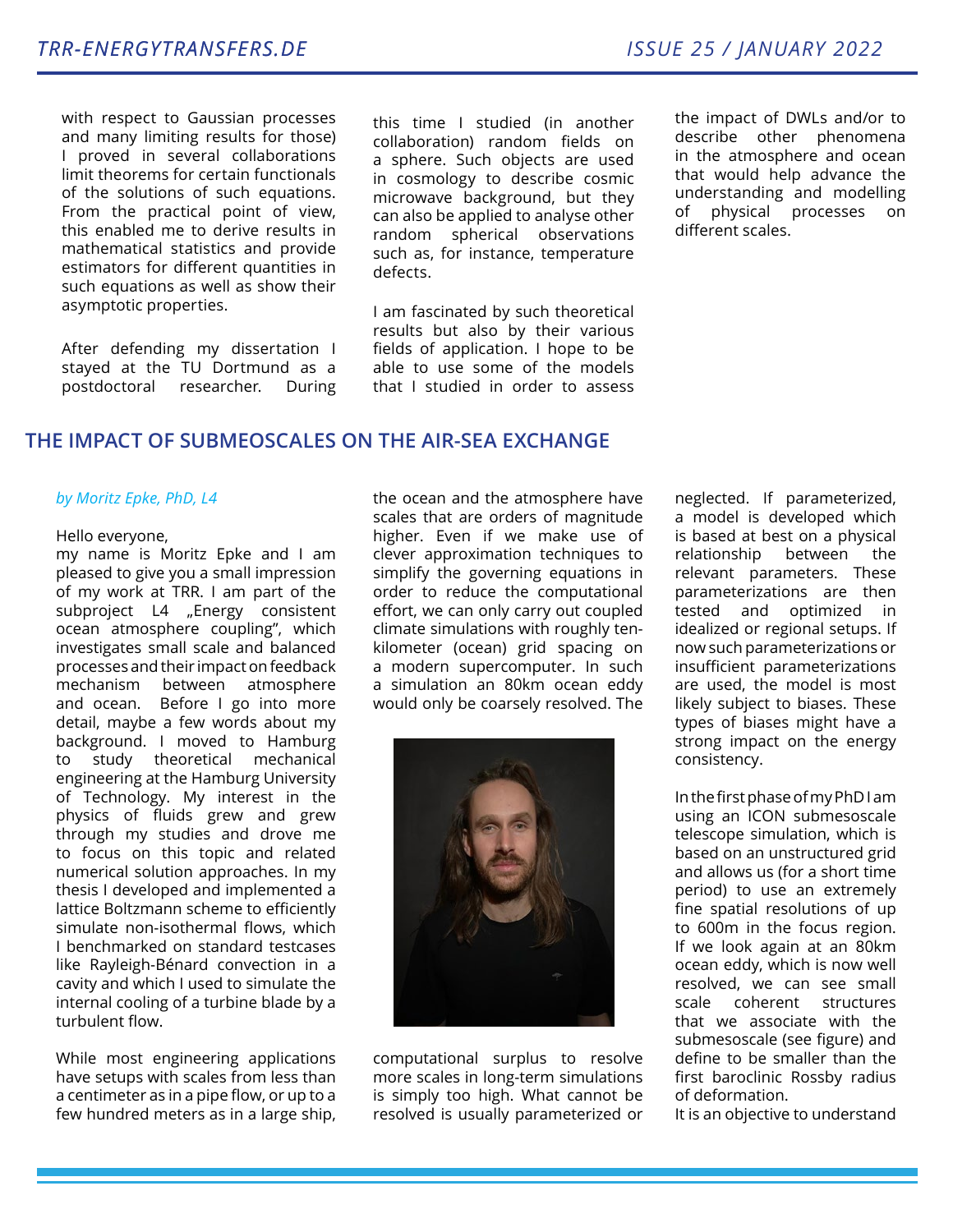and quantify the impact of submesoscale dynamics like baroclinic and symmetric instabilities on the downward heat and energy transfer and their role for ocean-atmosphere interactions. Here, I will investigate on the potential impact of submesoscale dynamics on the sea surface temperature or the influence of wind on instabilities at ocean fronts. Therewith, I aim to obtain a better understanding of submesoscale dynamics and their role in the coupled ocean-atmosphere system. This improved understanding might ultimately lead to improved parameterizations and therewith less biases in the coupled climate models.



## **PUBLICATIONS**

*Have you also published your work, but cannot find it here? Please get in touch with the [project coordination.](mailto:trr181.cen%40uni-hamburg.de?subject=) Members of the TRR 181 are printed in bold.*

**Prugger, A., Rademacher, J. D. M.,** & Yang, J. (2021): **Geophysical fluid models with simple energy backscatter: explicit flows and unbounded exponential growth.** https://arxiv. org/abs/2105.14728

Merckelbach, L.M. and **Carpenter, J.R. (2021): Ocean Glider Flight in the Presence of Surface Waves.** J. Atmos. Ocean Tech., 38(7), 1265-1275, doi: 10.1175/JTECH-D-20-0206.1.

Funke, C.S., **Buckley, M.P., Schultze, L.K.,** Veron, F., Timmermans, M.E., & **Carpenter, J.R. (2021): Pressure fields in the airflow over windgenerated surface waves.** J. Phys.Oceanogr., doi: 10.1175/JPO-D-20-0311.1.

**Eden, C., Olbers, D. & Eriksen, T. (2021): A closure for lee wave drag on the large-scale ocean circulation.** J. Phys. Oceanogr., doi: https://doi.org/10.1175/JPO-D-20-0230.1.

**Löb, J., Köhler, J., Walter, M., Mertens, C., & Rhein, M. (2021). Time Series of Near-Inertial Gravity Wave Energy Fluxes: The Effect of a Strong Wind Event.** J. Geophys. Res.-Oceans, doi: https://doi.org/10.1029/2021JC017472.